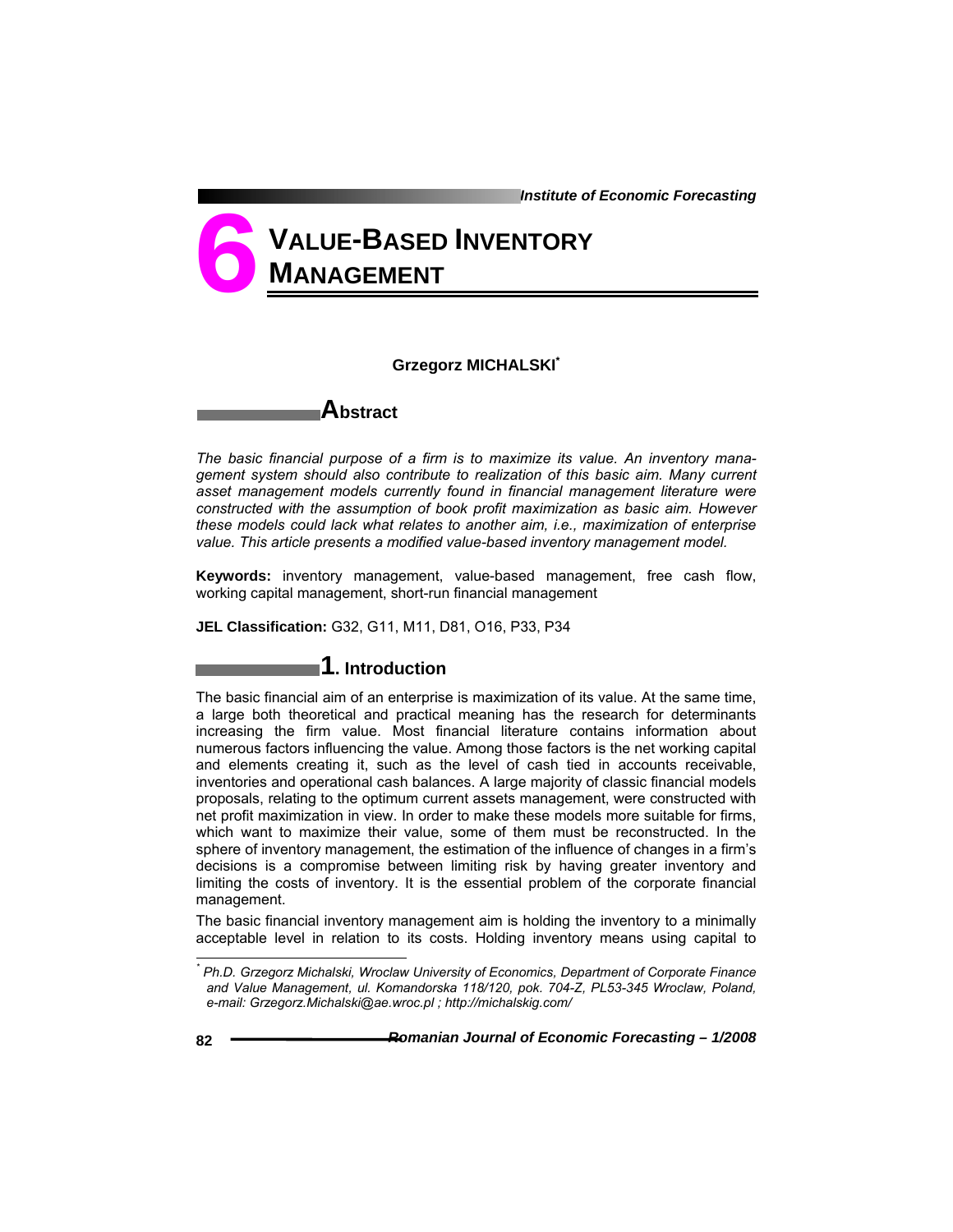finance inventory and links with inventory storage, insurance, transport, obsolescence, wasting and spoilage costs. However, maintaining a low inventory level can, in turn, lead to other problems with regard to meeting supply demands.

## **2. VALUE-BASED INVENTORY MANAGEMENT**

If advantages from holding inventory on a level defined by the firm will be greater than the negative influence of an opportunity costs from its holding, then the firm's value will grow. Change of the inventory level affects the firm value. To measure that value, we use a formula based on the assumption that the firm value is a sum of future free cash flows to firm (*FCFF*) discounted by cost of capital financing the firm:

$$
\Delta V_p = \sum_{t=1}^n \frac{\Delta FCFF_t}{(1+k)^t},\tag{1}
$$

Where:  $\Delta V_p$  = firm value growth;  $\Delta F CFF_t$  = future free cash flow growth in period *t*, and  $k =$  discount rate<sup>1</sup>.

Future free cash flow we have as:

$$
FCFF_t = (CR_t - CE_t - NCE) \times (1 - T) + NCE - Capex - \Delta NWC_t
$$
 (2)  
Where:  $CR_t$  = cash revenues on sale;  $CE_t$  = cash expenses resulting from fixed and  
variable costs in time t;  $NCE$  = non cash expenses;  $T$  = effective tax rate;  $\Delta NWC$  = net  
working growth; and  $Capex$  = capital expenditure resulting from operational  
investments growth (money used by a firm to acquire or upgrade physical assets such  
as property, industrial buildings, or equipment).

The similar conclusions, about the results of the change inventory management policy on the firm value, can be estimated on the basis of an economic value added, informing about the size of the residual profit (the added value) enlarged the value of the firm in the period:

$$
EVA = NOPAT - k \times (NWC + OI)
$$
 (3)

Where: *EVA* = economic value added; *NWC =* net working capital; *OI =* long-term operating investments; and *NOPAT* = net operating profit after taxes, estimated on the basis of the formula:

$$
NOPAT = (CRt - CEt - NCE) \times (1 - T)
$$
\n(4)

The net working capital (NWC) is the part of current assets, financed with fixed capitals. The net working capital (current assets less current liabilities) results from lack of synchronization of the formal rising receipts and the real cash receipts from each sale. Net working capital also results from divergence during time of rising costs and time, from the real outflow of cash when a firm pays its accounts payable.

$$
NWC = CA - CL = AAR + INV + G - AAP
$$
\n<sup>(5)</sup>

*Romanian Journal of Economic Forecasting – 1/2008* **<b>***Bayronanian Journal of Economic Forecasting – 1/2008* 

l

<sup>&</sup>lt;sup>1</sup> To estimate changes in accounts receivable levels, we accept a discount rate equal to the *average weighted cost of capital (WACC). Such changes and their results are strategic and long term in their character, although they refer to accounts receivable and short run area decisions (T.S. Maness 1998, s. 62-63).*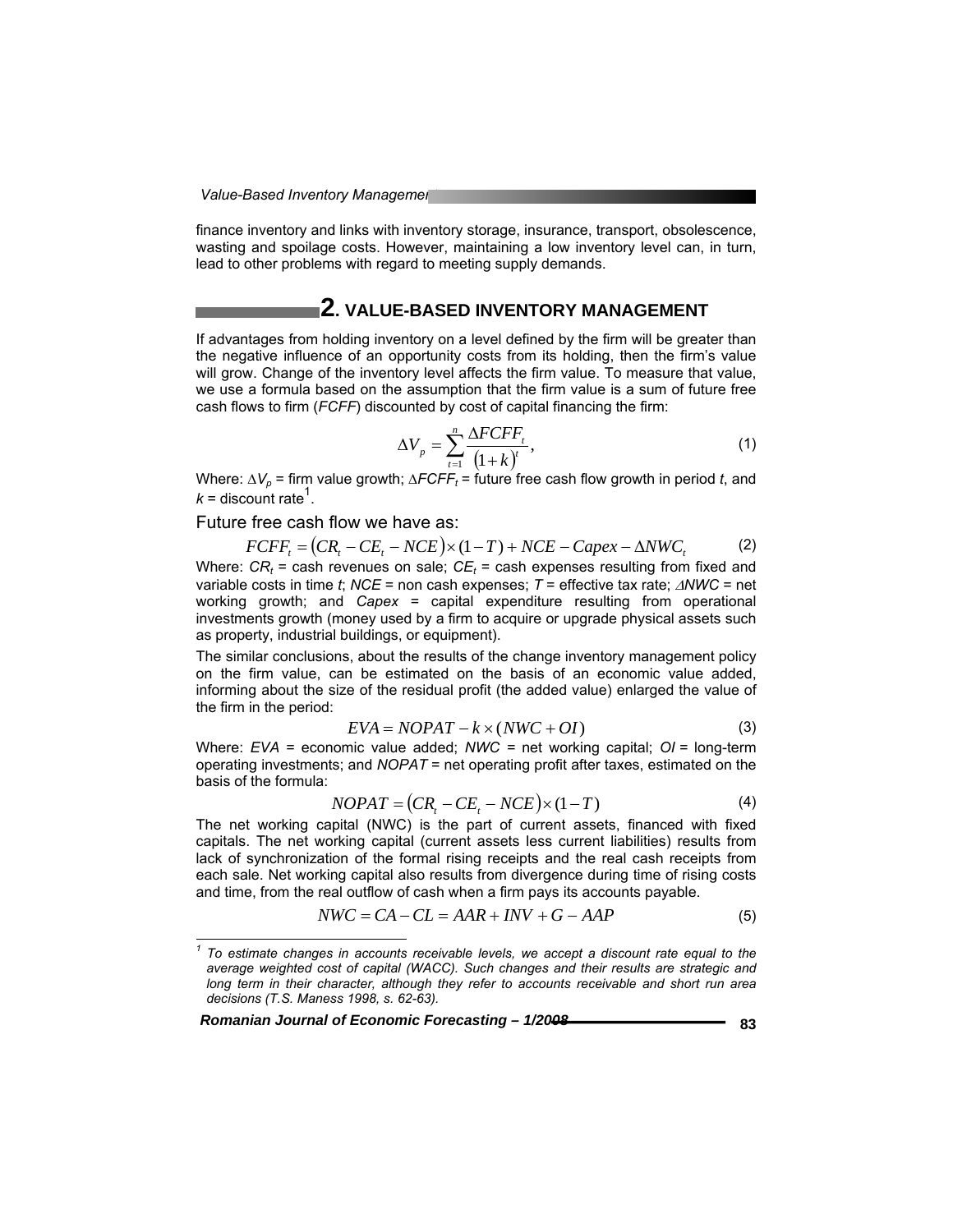Where: *NWC* = net working capital; *CA* = current assets; *CL* = current liabilities; *AAR* = average level of accounts receivables; *INV* = inventory; *G* = cash and cash equivalents; and *AAP* = average level of accounts payables.

During estimation of the free cash flows the holding and increasing of net working capital ties money used for financing it. If net working capital increase, the firm must tie much money and it decrease free cash flows. The production level growth usually causes the necessity of an enlargement of cash levels, inventories, and accounts receivable. Part of this growth will be covered with current liabilities. For current liabilities also usually automatically grow up together with the growth of production. The rest (which is noted as net working capital growth) will require other forms of financing.

The inventory management policy decisions, create the new inventory level in a firm. It has the influence on the firm value. It is the result of opportunity costs of money tied in with inventory and generally of costs of inventory managing. Both the first and the second involve modification of future free cash flows, and in consequence the firm value changes. On Figure 1, we have the influence of inventory management decisions on the firm value. These decisions change the future free cash flows (*FCFF*). These decisions could also have influence on the life of the firm (*t*) (by the operational risk, which is the result of the possibility to break production cycles if the inventory level is too low), and rate of the cost of capital financing the firm (*k*). The changes of these three components have influence on the creation the firm value (∆*Vp*).

**Figure 1** 

Influence on  $t$ 

could influence period

Inventory changes

of life of the

enterprise.



#### **The inventory management decision influence on firm value**

Where: *FCFF* = free cash flows to firm; *∆NWC* = net working capital growth; *k* = cost of the capital financing the firm; and  $t =$  the lifetime of the firm and time to generate single *FCFF*.

 $EVA = NOPAT - k \times (NWC + IO)$ 

 $\Delta V$ 

*Source: own study*.

Influence on FCFF

costs

 $\Delta\pmb{N}\pmb{W}\pmb{C}$ 

Inventory changes

influences:

 $\bullet$ 

**84** *Romanian Journal of Economic Forecasting – 1/2008*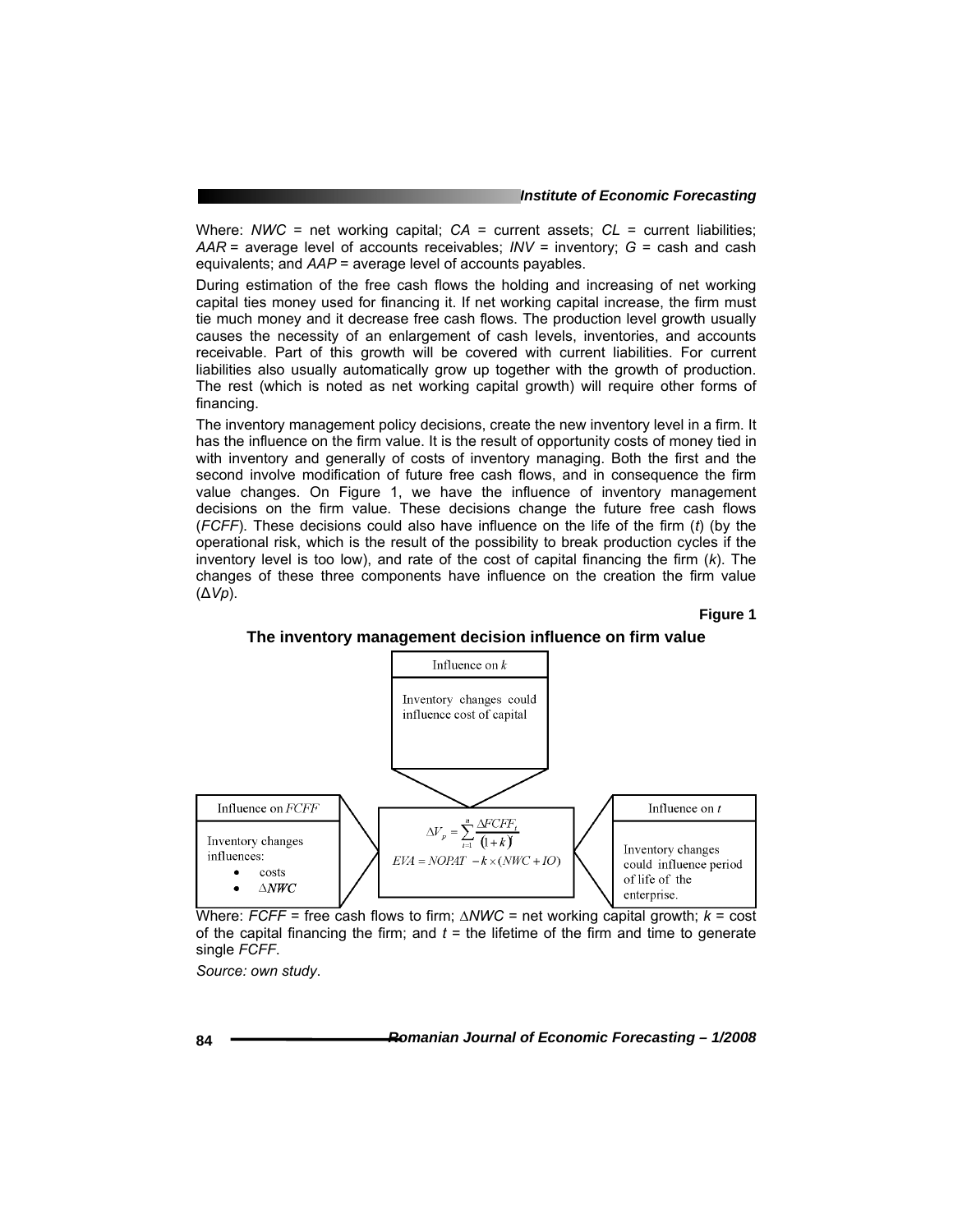**Value-Based Inventory Managemer** 

Inventory changes (resulting from changes in inventory management policy of the firm) affect the net working capital level and the level of operating costs of inventory management in a firm as well. These operating costs are result of storage, insurance, transport, obsolescence, wasting and spoilage of inventory).

## **3. EOQ AND VBEOQ**

The Economic Order Quantity Model is a model which maximizes the firm's income trough total inventory cost minimization.



*Source: J. G. Kalberg, K. L. Parkinson, Corporate liquidity: Management and Measurement, IRWIN, Homewood 1993, p. 538.* 

The EOQ model requires two equations:

l

$$
EOQ = \sqrt{\frac{2 \times P \times K_z}{C \times v}} = \sqrt{\frac{2 \times P \times K_z}{K_u}}
$$
(6)

Where:  $EOQ =$  economic order quantity;  $P =$  demand for the product/inventory in period (year, month);  $K_z$  = cost per order;  $K_u$  = holding cost per unit in period (year, month);  $C$  = holding cost factor; and  $v$  = purchase cost per unit. The holding cost factor  $(K_u)$  is a result of costs<sup>1</sup>:

- Opportunity costs (price of money tied-up in inventory),
- Storage, insurance, transportation, obsolescence, wasting and spoilage costs.

$$
TCI = \frac{P}{Q} \times K_z + \left(\frac{Q}{2} + z_b\right) \times \nu \times C \tag{7}
$$

Romanian Journal of Economic Forecasting -  $1/2008$ <br>**Biggs** 85

**Figure 2** 

*<sup>1</sup> M. Sierpińska, D. Wędzki,* Zarządzanie płynnością finansową w przedsiębiorstwie*, WN PWN, Warszawa 2002, s. 112.*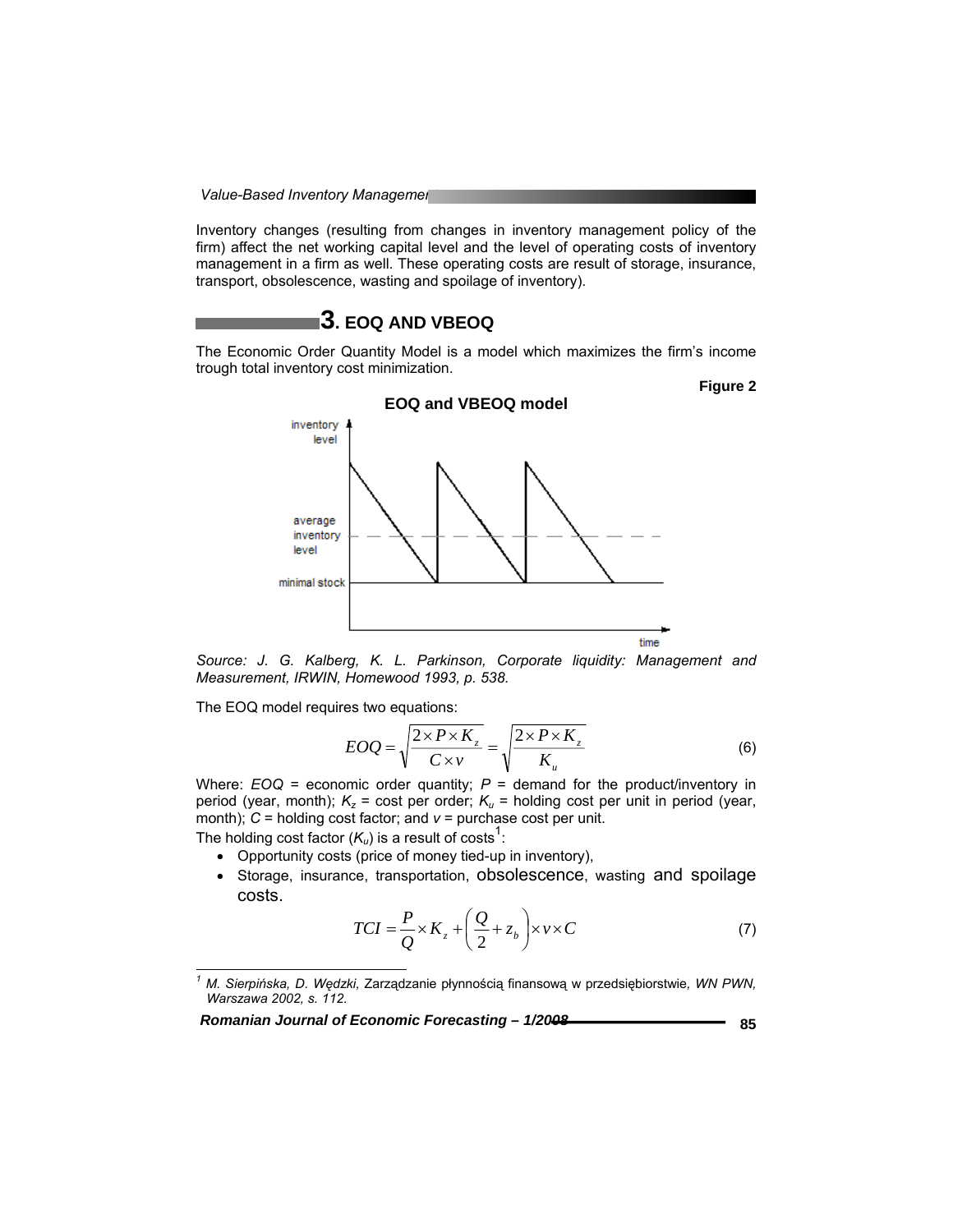Where:  $TCI$  = total costs of inventory;  $Q$  = order quantity; and  $z_b$  = minimal stock.

**Example 1.**  $P = 220000$  kg;  $K_z = 31$ \$;  $v = 2$ \$ / 1kg;  $C = 25$ %. Effective tax rate,  $T = 19\%$ . Cost of capital financing the firm *WACC* =  $k = 15\%$ ;  $z_b = 300$  kg. First we estimate *EOQ*:

$$
EOQ = \sqrt{\frac{2 \times 220\,000 \times 31}{0,25 \times 2}} = 5\,223\,\text{kg}.
$$

Next we estimate average inventory level:

$$
INV_{EOQ=5223} = \frac{5\ 223}{2} + 300 = 2\ 912kg \Rightarrow INV_{EOQ=5223} = 2\ 912 \times 2 = 5\ 824\$\
$$

$$
TCI_{EOQ=5223} = \frac{220\ 000}{5\ 223} \times 31 + \left(\frac{5\ 223}{2} + 300\right) \times 2 \times 0.25 = 2\ 762\$\.
$$

If we chose to order 5 000 kg than the quantity *EOQ =* 5 223 kg, the TCI are:

$$
TCI_{Q=5000} = \frac{220\,000}{5\,000} \times 31 + \left(\frac{5\,000}{2} + 300\right) \times 2 \times 0,25 = 2\,764\,\text{\textsterling}.
$$

We will have greater *TCI*, but if we check how it influences the firm value, we will see that if we decide to order less than *EOQ* suggests, we will increase the firm value:

$$
\Delta TCI_{Q=5223 \to Q=5000} = 2\ 764 - 2\ 762 = 2\ \text{\$},
$$
\n
$$
INV_{Q=5000} = 2 \times \left(\frac{5\ 000}{2} + 300\right) = 5\ 600\ \text{\$},
$$
\n
$$
\Delta INV_{Q=5223 \to Q=5000} = 5\ 600 - 5\ 824 = -224\ \text{\$},
$$
\n
$$
\Delta NWC = \Delta INV,
$$
\n
$$
\Delta V_{Q=5223 \to Q=5000} = 224 - \frac{2 \times (1 - 0.19)}{0.15} = 213.2\ \text{\$};
$$
\n
$$
\Delta EVA_{Q=5223 \to Q=5000} = \Delta NOPAT - k \times (\Delta NWC + \Delta OI) = (1 - 0.19) \times (1 - 2) - 0.15 \times (-224) = 32\ \text{\$}.
$$

Because both ∆V and ∆EVA are greater than 0, we see that it will be profitable for the firm to order 5000 kg, not 5223 kg marked by *EOQ*. The *EOQ* model minimizes operational inventory costs, but in firm management we also have opportunity costs of holding inventories. These costs dictate that we will order less than *EOQ* if we want to maximize the firm value. Knowing that we can use *VBEOQ* model:

$$
VBEOQ = \sqrt{\frac{2 \times (1 - T) \times K_z \times P}{\nu \times (k + C \times (1 - T))}}
$$
(8)

Where: *k* = cost of capital financing the firm (*WACC*); and *VBEOQ* = value-based economic order quantity.

**86** *Romanian Journal of Economic Forecasting – 1/2008*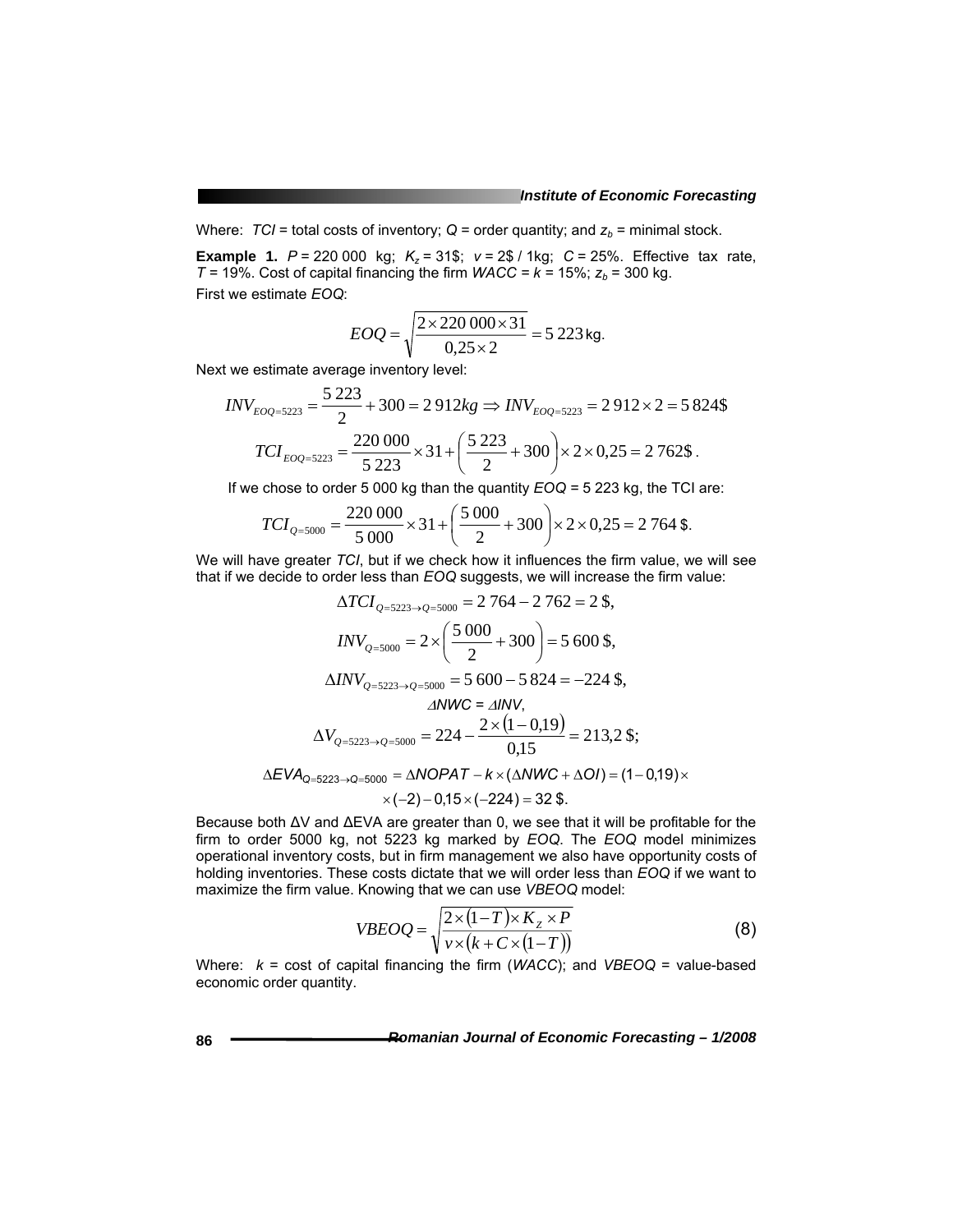**Value-Based Inventory Managemer** 

For Alfa data, we have:

$$
VBEOQ = \sqrt{\frac{2 \times (1 - 0.19) \times 31 \times 220\ 000}{2 \times (0.15 + 0.25 \times (1 - 0.19))}} = 3\ 959\ kg;
$$
  
\n
$$
TCI_{VBEOQ=3959} = \frac{220\ 000}{3\ 959} \times 31 + \left(\frac{3\ 959}{2} + 300\right) \times 2 \times 0.25 = 2\ 862\ \text{S};
$$
  
\n
$$
\Delta TCI_{Q=5223 \to Q=3959} = 2\ 862 - 2\ 762 = 100\ \text{S};
$$
  
\n
$$
INV_{VBEOQ=3959} = 2 \times \left(\frac{3\ 959}{2} + 300\right) = 4\ 559\ \text{S};
$$
  
\n
$$
\Delta INV_{Q=5223 \to Q=3959} = 4\ 559 - 5\ 824 = -1\ 265\ \text{S};
$$
  
\n
$$
\Delta V_{Q=5223 \to Q=3959} = 1\ 265 - \frac{100 \times (1 - 0.19)}{0.15} = 725\ \text{S};
$$

 $\Delta EVA_{Q=5223\rightarrow Q=3959}$  = (1 - 0,19) × (-100) - 0,15 × (-1265) = 109 \$. As we see, both ∆V and ∆EVA are greater than before if the firm order 3 959 kg is marked by VBEOQ. In fact it is the best known possibility.

**4. POQ AND VBPOQ** 

Production order quantity model *(POQ*) is the *EOQ* modification which we can use, when we have grater production possibilities than market capacity.

**Figure 3** 



Romanian Journal of Economic Forecasting - 1/2008 **<b>Romanian** 87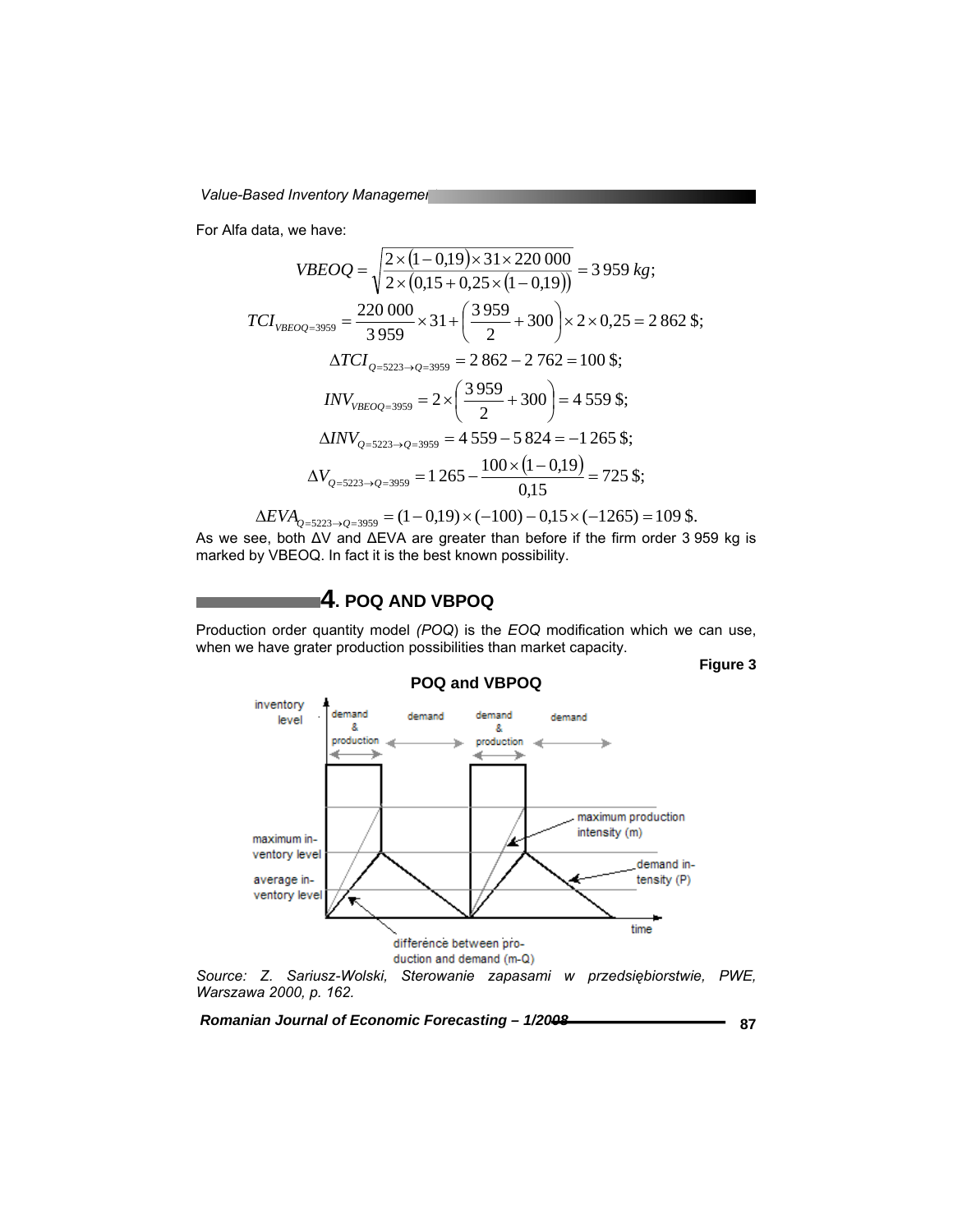POQ could be estimated as<sup>1</sup>:

$$
POQ = \frac{2 \times K_z \times P}{C \times k \times \left(1 - \frac{P}{m}\right)}, \ P < m \tag{9}
$$

Where:  $POQ$  = production order quantity;  $K_z$  = switch on production cost (setup cost per setup); *P* = demand intensity (how much we can sell annually); *v* = cost per unit; *m* = maximum annual production ability; and *C* = holding cost factor.

$$
TCI = \frac{Q}{2} \times \left(1 - \frac{P}{m}\right) \times v \times C + \frac{P}{Q} \times K_z
$$
 (10)

Where: *Q* = production quantity; and *TCI* = total costs of inventories.

$$
INV = \frac{Q}{2} \times \left(1 - \frac{P}{m}\right) \tag{11}
$$

Where: *INV* = average inventory level.

**Example 2.** Maximum demand,  $P = 2500$  tons,  $m = 10000$  tons annually. WACC =  $k = 15\%$ , C = 25%, T = 19%.  $K_z$  = 12 000 \$, v = 0,8\$. First we estimate *POQ*:

$$
POQ = \frac{2 \times 12\,000 \times 2\,500}{800 \times 0.25 \times \left(1 - \frac{2\,500}{10\,000}\right)} = 633 \text{ tons.}
$$
  

$$
TCI_{POQ=633} = \frac{633}{2} \times \left(1 - \frac{2\,500}{10\,000}\right) \times 800 \times 0.25 + \frac{2\,500}{633} \times 12\,000 = 94\,868\,\text{\textsterling}}.
$$
  

$$
INV_{POQ=633} = \frac{633}{2} \times \left(1 - \frac{2\,500}{10\,000}\right) = 237\,(1000)\,kg \Rightarrow 237 \times 800 = 189\,600\,\text{\textsterling}}.
$$

Next, we check how firm value will influence the change of production quantity to 90% POQ,  $633 \times 0.9 = 570$  tons:

$$
TCI_{POQ=570} = \frac{570}{2} \times \left(1 - \frac{2500}{10000}\right) \times 800 \times 0,25 + \frac{2500}{570} \times 12000 = 95382\text{ s},
$$
  

$$
\frac{-\Delta FCFF_{1...\infty}}{0,81} = \Delta TCI_{Q=633\rightarrow Q=570} = 95382 - 94868 = 514\text{ s}.
$$
  

$$
INV_{POQ=570} = 800 \times INV_{570} = 800 \times \frac{570}{2} \times \left(1 - \frac{2500}{10000}\right) = 171000\text{ s},
$$

 *1 Z. Sariusz-Wolski,* Sterowanie zapasami w przedsiębiorstwie*, PWE, Warszawa 2000, s. 162*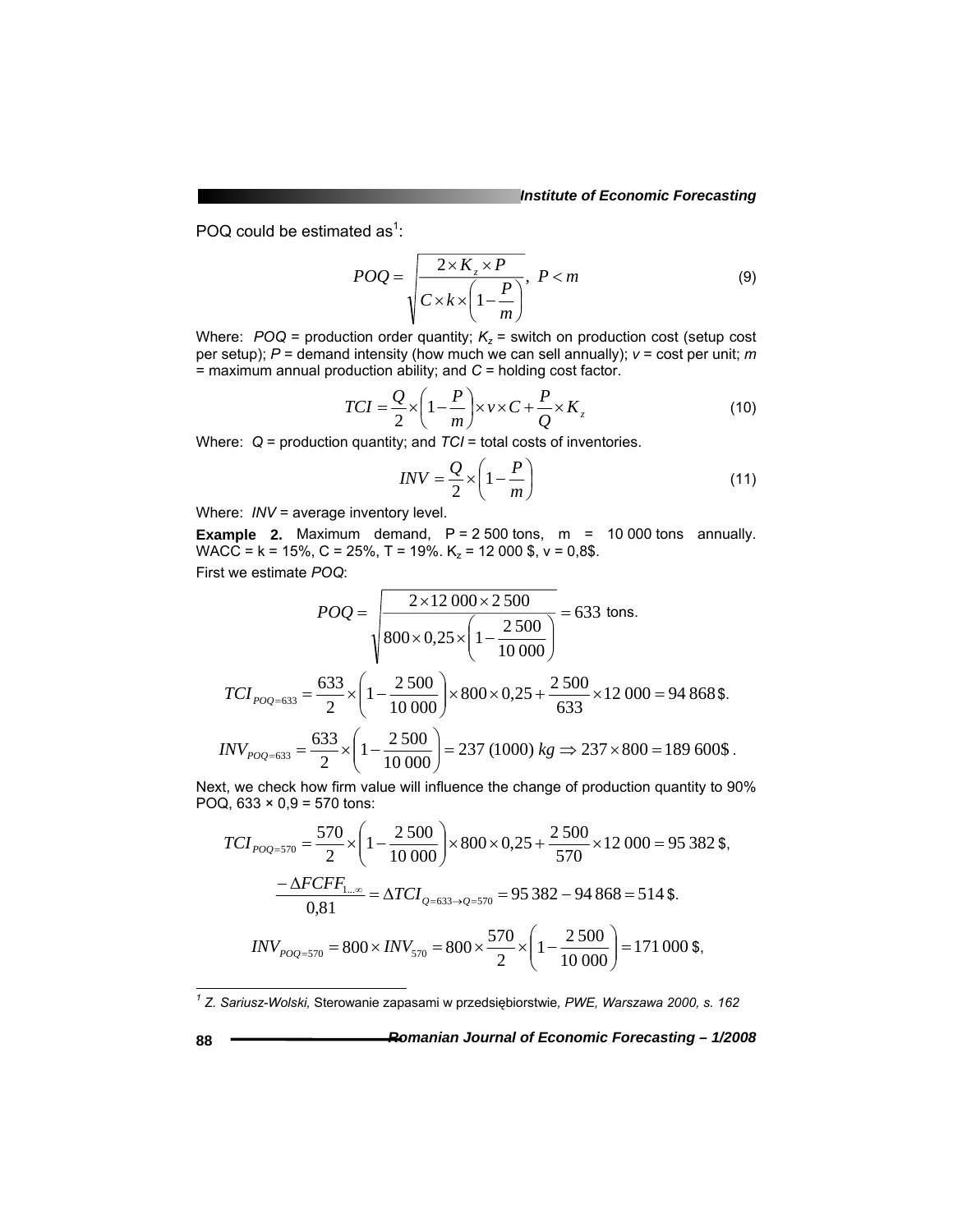**Value-Based Inventory Managemer** 

$$
\Delta NWC = (-\Delta FCFF_0) = \Delta ZAP_{Q=633 \to Q=570} = 171\,000 - 189\,600 = (-18\,600)\,\text{\textsterling}.
$$

$$
\Delta V_{Q=633 \to Q=570} = +18\,600 + \frac{-514 \times (1-0.19)}{0.15} = +15\,824\,\text{\textsterling},
$$

 $\Delta EVA_{Q=633\rightarrow Q=570} = (1-0.19) \times (-514) - 0.15 \times (-18600) = 2373,66\$ 

This shows that, if we will produce less than the quantity POQ, it will create additional value.

VBPOQ can be determined from the following table:

#### **Table 1**

| Q   | TCI   | $\Delta$ TCI | <b>INV</b> | $\Delta$ INV | ΛV    | A EVA |
|-----|-------|--------------|------------|--------------|-------|-------|
| 483 | 98337 | 3469         | 144900     | $-44700$     | 25968 | 3895  |
| 482 | 98391 | 3523         | 144600     | $-45000$     | 25978 | 3896  |
| 481 | 98445 | 3577         | 144300     | -45300       | 25984 | 3898  |
| 480 | 98500 | 3632         | 144000     | -45600       | 25987 | 3898  |
| 479 | 98555 | 3687         | 143700     | $-45900$     | 25988 | 3899  |
| 478 | 98612 | 3744         | 143400     | -46200       | 25985 | 3897  |
| 477 | 98668 | 3800         | 143100     | -46500       | 25980 | 3897  |
|     |       |              |            |              |       |       |

**VBPOQ** 

*Source: Own study.* 

We find that VBPOQ gives 479 tons. Table 1 also shows that the costs TCI for VBPOQ will be greater than for POQ, but that VBPOQ ties up less cash in inventories than the POQ what is the source of benefits in lower opportunity costs.

To estimate VBPOQ we also could use the equation:

$$
Q_{VBPOQ} = \sqrt{\frac{2 \times P \times K_z \times (1 - T)}{\nu \times \left(1 - \frac{P}{m}\right) \times \left[k + C \times (1 - T)\right]}} , P < m (12)
$$
  

$$
Q_{VBPOQ} = \sqrt{\frac{2 \times 2.500 \times 12.000 \times (1 - 0.19)}{800 \times \left(1 - \frac{2500}{10.000}\right) \times \left[0,15 + 0,25 \times (1 - 0.19)\right]}} = 479 \text{ tons.}
$$

Knowing *VBPOQ*, the firm can better manage inventories and brings the firm closer to realizing the basic financial aim – the firm value maximization.

## **5. Conclusions**

Maximization of the owners' wealth is the basic financial goal in enterprise management. Inventory management techniques must contribute to this goal. The

*Romanian Journal of Economic Forecasting – 1/2008 Bayronanian Journal of Economic Forecasting – 1/2008*